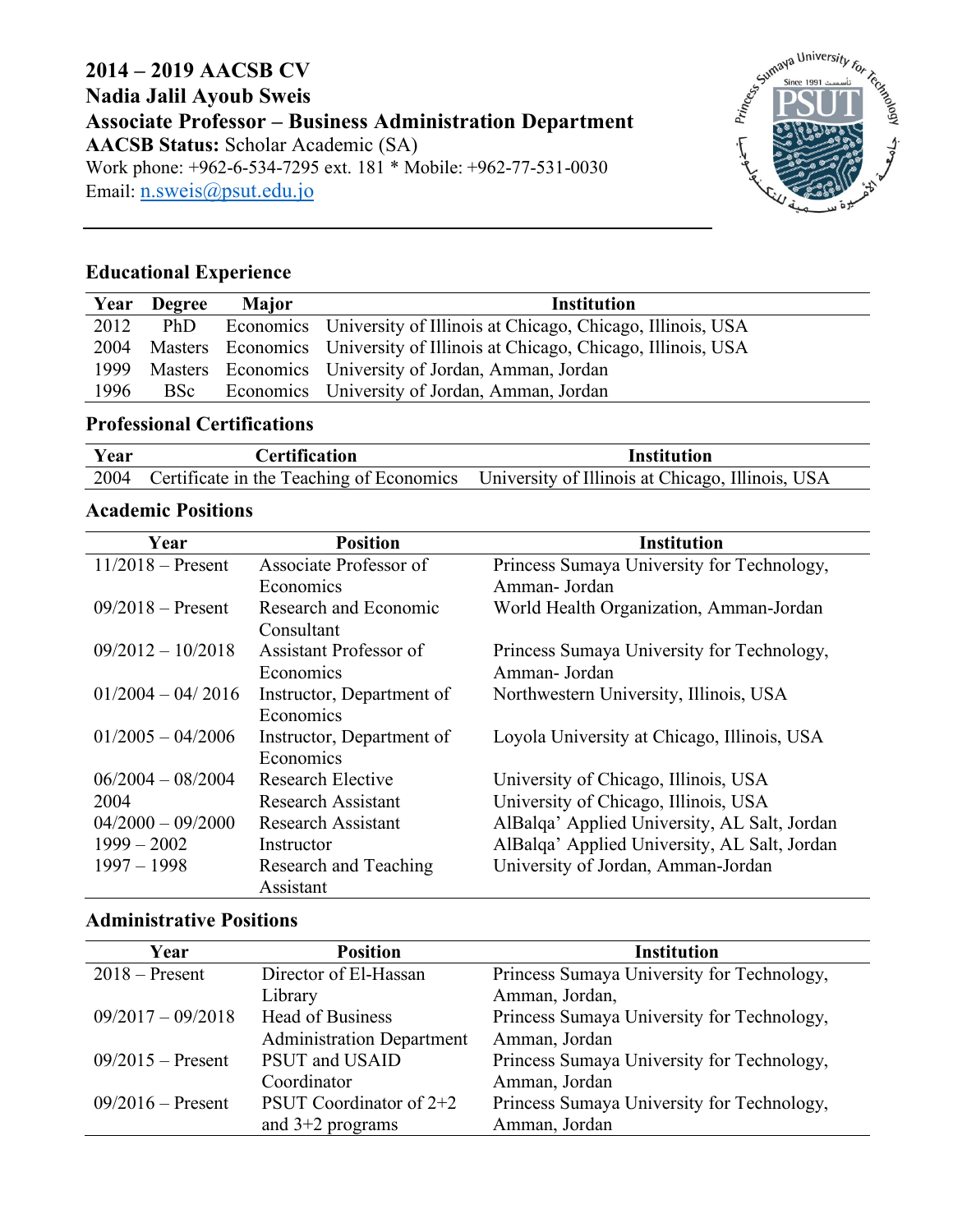| $09/2016$ – Present | College Academic            | Princess Sumaya University for Technology,    |
|---------------------|-----------------------------|-----------------------------------------------|
|                     | Coordinator                 | Amman, Jordan                                 |
| $2013 - 2014$       | Department Representative   | Princess Sumaya University for Technology,    |
|                     | at faculty council          | Amman, Jordan                                 |
| $2014 - 2016$       | <b>Training Coordinator</b> | Princess Sumaya University for Technology,    |
|                     |                             | Amman, Jordan                                 |
| $11/2006 - 11/2010$ | <b>Assistant Manager</b>    | Garfield Incorporated, Chicago, Illinois, USA |
| $10/2002 - 10/2004$ | Clerk                       | Garfield Incorporated, Chicago, Illinois, USA |

# **Courses Taught**

| Years                      | Dept./Number           | Title (subject)                           |
|----------------------------|------------------------|-------------------------------------------|
| $1999 - 2002$              | Al Balqa'              | Microeconomics                            |
| $1999 - 2002$              | Al Balqa'              | Macroeconomics                            |
| $2000 - 2002$ , 2004, 2006 | Al Balqa'/Northwestern | <b>International Trade</b>                |
| 2004                       | Northwestern           | Economic Growth                           |
| 2006                       | Loyola                 | <b>Urban Economics</b>                    |
| 2006                       | Loyola                 | <b>Environmental Economics</b>            |
| 2006                       | Loyola                 | <b>Health Economics</b>                   |
| $1999 - 2002$              | MATH101                | Math for Business                         |
| $1999 - 2002$              | <b>STAT 101</b>        | <b>Statistics for Business</b>            |
| $2000 - 2001$              | ECON 430               | Econometrics                              |
| $1999 - 2002$              | Al Balqa'              | Money and Banking                         |
| 2000, 2007                 | Al Balqa'              | Macroeconomics Theory                     |
| 2005                       | Northwestern           | <b>Monetary Policy</b>                    |
| $1999 - 2002$ , 2004, 2008 | <b>ECON</b>            | Microeconomics Theory                     |
| 2019                       | <b>ECON3001</b>        | Economic Development                      |
| 2012                       | 33101                  | Principles of Management                  |
| 2012                       | 33206                  | <b>Health Care Management</b>             |
| $2012 - 2019$              | 33230                  | <b>Quantitative Analysis for Business</b> |
| $2016 - 2019$              | 33340                  | Managerial Economics                      |
| $2016 - 2017$              | 33337                  | <b>Financial Analysis</b>                 |
| 2016                       | 33480                  | Special Topics in Management              |
| $2014 - 2016$              | 32332                  | <b>Banking</b>                            |
| 2012-2019                  | 33222                  | Macroeconomics                            |

# **Journal Publications**

| Year | <b>Journal Publications</b>                                                                    |
|------|------------------------------------------------------------------------------------------------|
|      |                                                                                                |
|      | 2019 El-Tamimi, R., & Sweis, N. (2019). The Perceptions of Individuals Aged 50 Years and Older |
|      | Towards Engaging in Entrepreneurial Activities. International Journal of                       |
|      | Entrepreneurship and Small Business, forthcoming                                               |
| 2019 | Sweis, R., Abu El Hawa, N., & Sweis, N. (2019). Total Quality Management Practices and Their   |
|      | Impact on Performance (Case Study of Royal Jordanian Airlines). <i>International Journal</i>   |
|      | of Business Excellence, Vol. 17, No. 2, 2019                                                   |
|      | https://doi.org/10.1504/IJBEX.2019.097546                                                      |
| 2018 | Yaseen, M. M., Sweis, R. J., Abdallah, A. B., Obeidat, B. Y., & Sweis, N. J. (2018).           |
|      | Benchmarking of TQM practices in the Jordanian pharmaceutical industry (a                      |
|      | comparative study). Benchmarking: An International Journal, 25(9), 4058-4083.                  |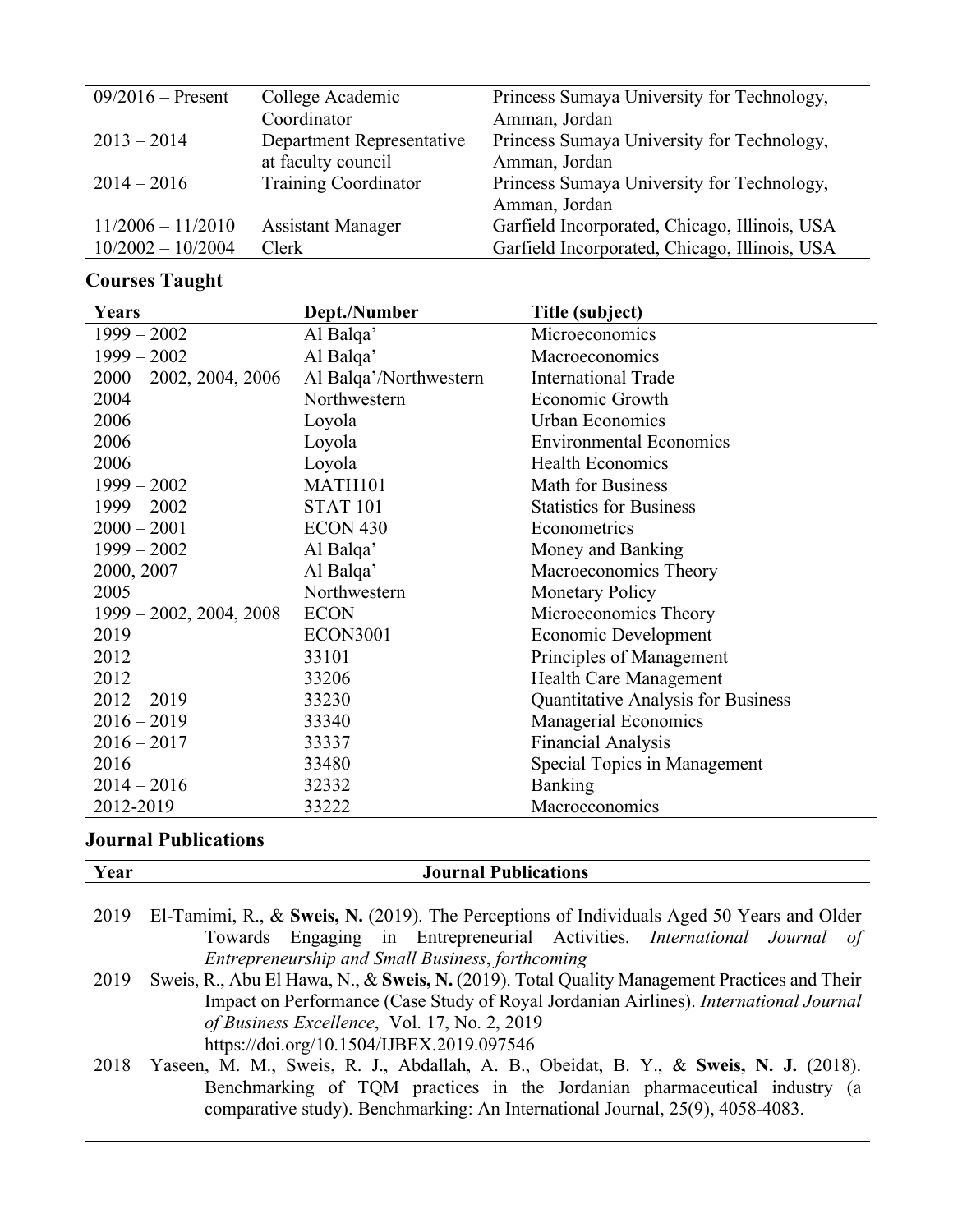- 2018 **Sweis, N. J**. (2018). Smoking Behavior among Jordanians: Physical, Psychological, Social, and Economic Reasons. *Value in Health Regional Issues*, *16*, 5-8. https://doi.org/10.1016/j.vhri.2017.09.003
- 2018 Sweis, R. J., Elian, M., Alawneh, A. R., & **Sweis, N. J**. (2018). The Impact of Service Quality on Sustainable Competitive Advantage: Study on Jordanian Health Insurance Companies. *International Journal of Business Excellence*, 16(2), 162-176. https://doi.org/10.1504/IJBEX.2018.094703
- 2017 **Sweis, N. J**., Sweis, R. J., Kassab, G., Elfar, A., Athammneh, D., & Sweis, G. J. (2017). Demotivating Factors Influencing Productivity in Jordanian Residential Construction Projects. *International Journal of Productivity and Quality Management*, *20*(2), 154- 168.
- 2016 **Sweis, N. J**., & Cherukupalli, R. (2016). Cigarette Demand Is Responsive to Higher Prices: Findings from a Survey of University Students in Jordan. *Tobacco Control*, *25*(6), 631- 633.

http://dx.doi.org/10.1136/tobaccocontrol-2015-052316

- 2016 Sweis, R. J., Mahmoud Saleh, F. I., Dahiyat, S. E., **Sweis, N. J**., Saleh, R. A., & Diab, H. (2016). Benchmarking of TQM Practices in INGOs: A Literature Review. *Benchmarking: An International Journal*, *23*(1), 236-261. https://doi.org/10.1108/BIJ-02-2015-0013
- 2014 **Sweis, N**., & Chaloupka, F. (2013). The Economics of Tobacco Use in Jordan. *Nicotine and Tobacco Research*, *16*(Suppl\_1), S30-S36. https://doi.org/10.1093/ntr/ntt058

#### **Proceedings/Presentations**

| Year | <b>Proceedings/Presentation</b>                                                            |
|------|--------------------------------------------------------------------------------------------|
| 2016 | England. London. Sweis, N. J. (2016). Revisiting the Welfare Economics of Moral Hazard,    |
|      | 14th International WASD Conference 14 (World Sustainable Development Outlook).             |
| 2015 | Athens. Greece. Sweis, N. J. (2015). The Economic Effect of the Use of Social Media on the |
|      | Use of Tobacco in Jordan, $14th$ Annual International Conference on Health                 |
|      | Economics, Management & Policy.                                                            |

#### **Service**

| Year          | <b>Service</b>                                                                                     |
|---------------|----------------------------------------------------------------------------------------------------|
| $2012 - 2015$ | Head of the Social Committee, Princess Sumaya University for Technology, Jordan                    |
| $2013 - 2015$ | Member of development Committee, Princess Sumaya University for Technology,<br>Jordan.             |
| $2014 - 2016$ | Member of the quality assurance committee, Princess Sumaya University for<br>Technology, Jordan.   |
| $2014 - 2016$ | Member of the proficiency exam committee, Princess Sumaya University for<br>Technology, Jordan.    |
| $2015 - 2017$ | Member of the student discipline committee, Princess Sumaya University for<br>Technology, Jordan.  |
| $2012 - 2015$ | Member of the scientific research committee, Princess Sumaya University for<br>Technology, Jordan. |
| $2016 - 2017$ | Member of graduation projects committee, Princess Sumaya University for<br>Technology, Jordan.     |
| $2016 - 2017$ | Member of unified exams committee, Princess Sumaya University for Technology,<br>Jordan.           |